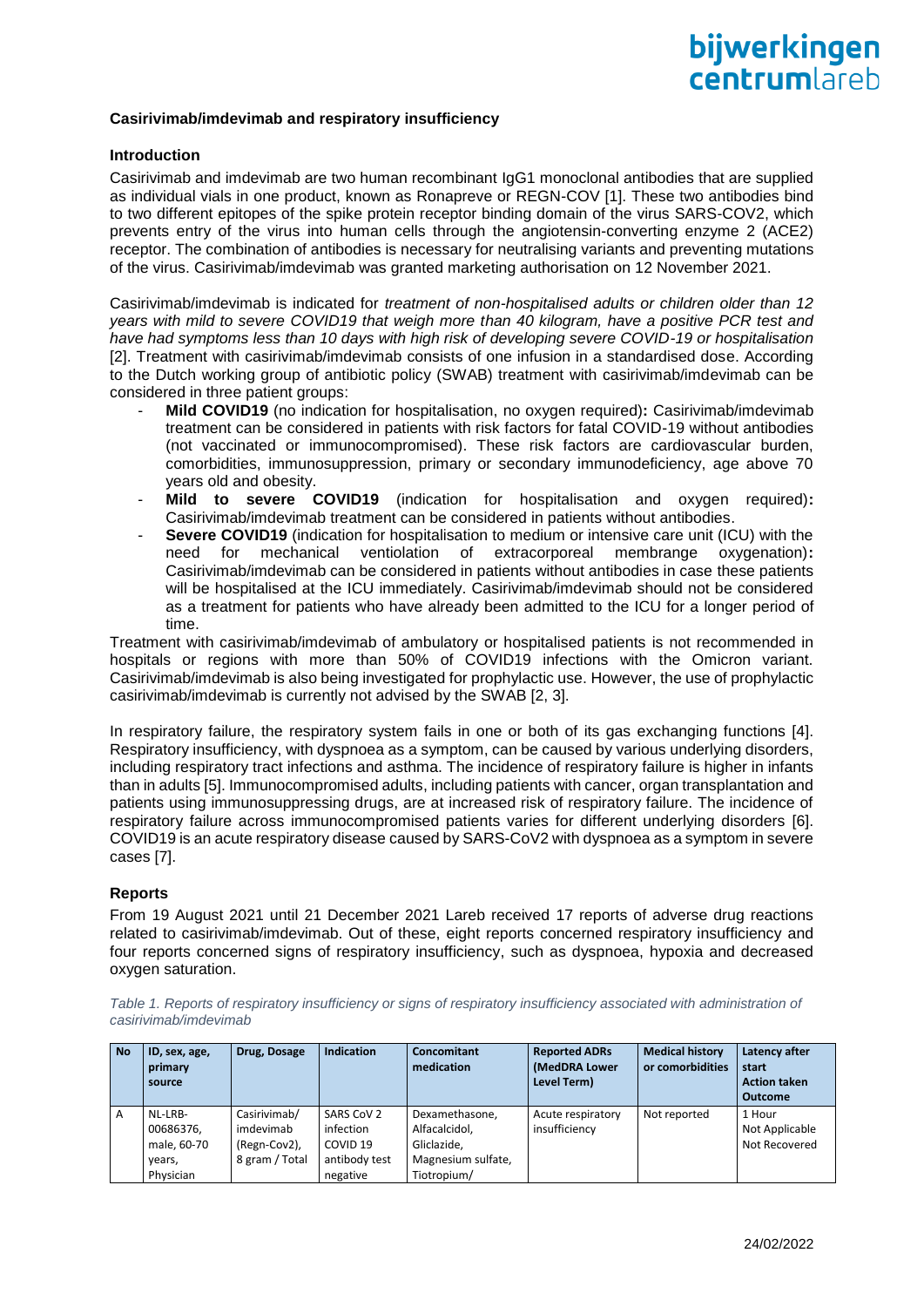## **bijwerkingen**<br>centrumlareb

|   |                |                |                     | Olodaterol,<br>Clopidogrel,<br>Piperacillin/ |                   |                 |                |
|---|----------------|----------------|---------------------|----------------------------------------------|-------------------|-----------------|----------------|
|   |                |                |                     | Tazobactam,                                  |                   |                 |                |
|   |                |                |                     | Quetiapine,                                  |                   |                 |                |
|   |                |                |                     | Famotidine,                                  |                   |                 |                |
|   |                |                |                     | Dalteparin,                                  |                   |                 |                |
|   |                |                |                     | Levetiracetam,                               |                   |                 |                |
|   |                |                |                     | Metformin,                                   |                   |                 |                |
|   |                |                |                     | Metoprolol,                                  |                   |                 |                |
|   |                |                |                     | Paracetamol,                                 |                   |                 |                |
|   |                |                |                     | Salbutamol/                                  |                   |                 |                |
|   |                |                |                     | Ipratropium,<br>Insulin Aspart               |                   |                 |                |
| B | NL-LRB-        | Casirivimab/   | COVID <sub>19</sub> | Amlodipine,                                  | Respiratory       | Asthma,         | 2 Hours        |
|   | 00670053,      | imdevimab      | COVID <sub>19</sub> | Atorvastatin,                                | insufficiency,    | Diabetes,       | Not Applicable |
|   | female, 60-70  | (Regn-Cov2),   | antibody test       | Colecalciferol,                              | Bronchospasm      | Hypothyroidism, | Recovering     |
|   | Years,         | 8000 milligram | negative            | Metformin,                                   |                   | Urolithiasis,   |                |
|   | Pharmacist     | / Total        |                     | Metoprolol,                                  |                   | Diaphragmatic   |                |
|   |                |                |                     | Pantoprazole,                                |                   | hernia,         |                |
|   |                |                |                     | Ciclesonide Aerosol,                         |                   | Castleman's     |                |
|   |                |                |                     | Nadroparin,                                  |                   | disease         |                |
|   |                |                |                     | Codeine,                                     |                   |                 |                |
|   |                |                |                     | Dexamethasone,                               |                   |                 |                |
|   |                |                |                     | Paracetamol,<br>Piperacillin/                |                   |                 |                |
|   |                |                |                     | Tazobactam,                                  |                   |                 |                |
|   |                |                |                     | Insulin Aspart                               |                   |                 |                |
| C | NL-LRB-        | Casirivimab/   | COVID <sub>19</sub> | Esomeprazole,                                | Respiratory       | Kidney          | 2.5 Hours      |
|   | 00699436,      | imdevimab      | COVID <sub>19</sub> | Macrogol/                                    | insufficiency     | transplant      | Not Applicable |
|   | female, 60-70  | (Regn-Cov2), 8 | antibody test       | electrolytes,                                |                   |                 | Recovering     |
|   | years,         | gram / Total   | negative            | Insulin Glargine,                            |                   |                 |                |
|   | Physician      |                |                     | Metformin,                                   |                   |                 |                |
|   |                |                |                     | Multivitamin,                                |                   |                 |                |
|   |                |                |                     | Nadroparin,<br>Acetylsalicylic acid,         |                   |                 |                |
|   |                |                |                     | Hydroxocobalamin,                            |                   |                 |                |
|   |                |                |                     | Metoprolol,                                  |                   |                 |                |
|   |                |                |                     | Dexamethasone,                               |                   |                 |                |
|   |                |                |                     | Prednisolone,                                |                   |                 |                |
|   |                |                |                     | Levothyroxine,                               |                   |                 |                |
|   |                |                |                     | Colecalciferol,                              |                   |                 |                |
|   |                |                |                     | Mycophenolate,                               |                   |                 |                |
|   |                |                |                     | Tacrolimus,                                  |                   |                 |                |
|   |                |                |                     | Paracetamol,                                 |                   |                 |                |
|   |                |                |                     | Pregabalin,<br>Amitriptyline,                |                   |                 |                |
|   |                |                |                     | Insulin Aspart,                              |                   |                 |                |
|   |                |                |                     | Insulin Degludec                             |                   |                 |                |
| D | NL-LRB-        | Casirivimab/   | COVID <sub>19</sub> | Acenocoumarol,                               | Comatose,         | Pulmonary       | 3 Hours        |
|   | 00705326,      | imdevimab      |                     | Allopurinol,                                 | Respiratory       | hypertension,   | Not Applicable |
|   | male, 70 Years | (Regn-Cov2), 8 |                     | Clopidogrel,                                 | insufficiency     | Cerebrovascular | Recovered      |
|   | and older,     | gram           |                     | Colecalciferol,                              |                   | accident        |                |
|   | Physician      |                |                     | Dalteparin,<br>Dexamethasone,                |                   |                 |                |
|   |                |                |                     | Digoxin,                                     |                   |                 |                |
|   |                |                |                     | Dutasteride,                                 |                   |                 |                |
|   |                |                |                     | Hydrochlorothiazide,                         |                   |                 |                |
|   |                |                |                     | Macrogol/                                    |                   |                 |                |
|   |                |                |                     | electrolytes,                                |                   |                 |                |
|   |                |                |                     | Metoprolol,                                  |                   |                 |                |
|   |                |                |                     | Pantoprazole,                                |                   |                 |                |
|   |                |                |                     | Paracetamol,                                 |                   |                 |                |
|   |                |                |                     | Paroxetine,                                  |                   |                 |                |
|   |                |                |                     | Simvastatin,<br>Ipratropium,                 |                   |                 |                |
|   |                |                |                     | Salbutamol/                                  |                   |                 |                |
|   |                |                |                     | Ipratropium                                  |                   |                 |                |
| Е | NL-LRB-        | Casirivimab/   | COVID <sub>19</sub> | Omeprazole,                                  | Acute respiratory | Immunocompro    | 4 Hours        |
|   | 00727180,      | imdevimab      | COVID <sub>19</sub> | Insulin Aspart,                              | insufficiency     | mised,          | Not applicable |
|   | male, 50-60    | (Regn-Cov2),   |                     | Calciumcarb/                                 |                   |                 | Recovering     |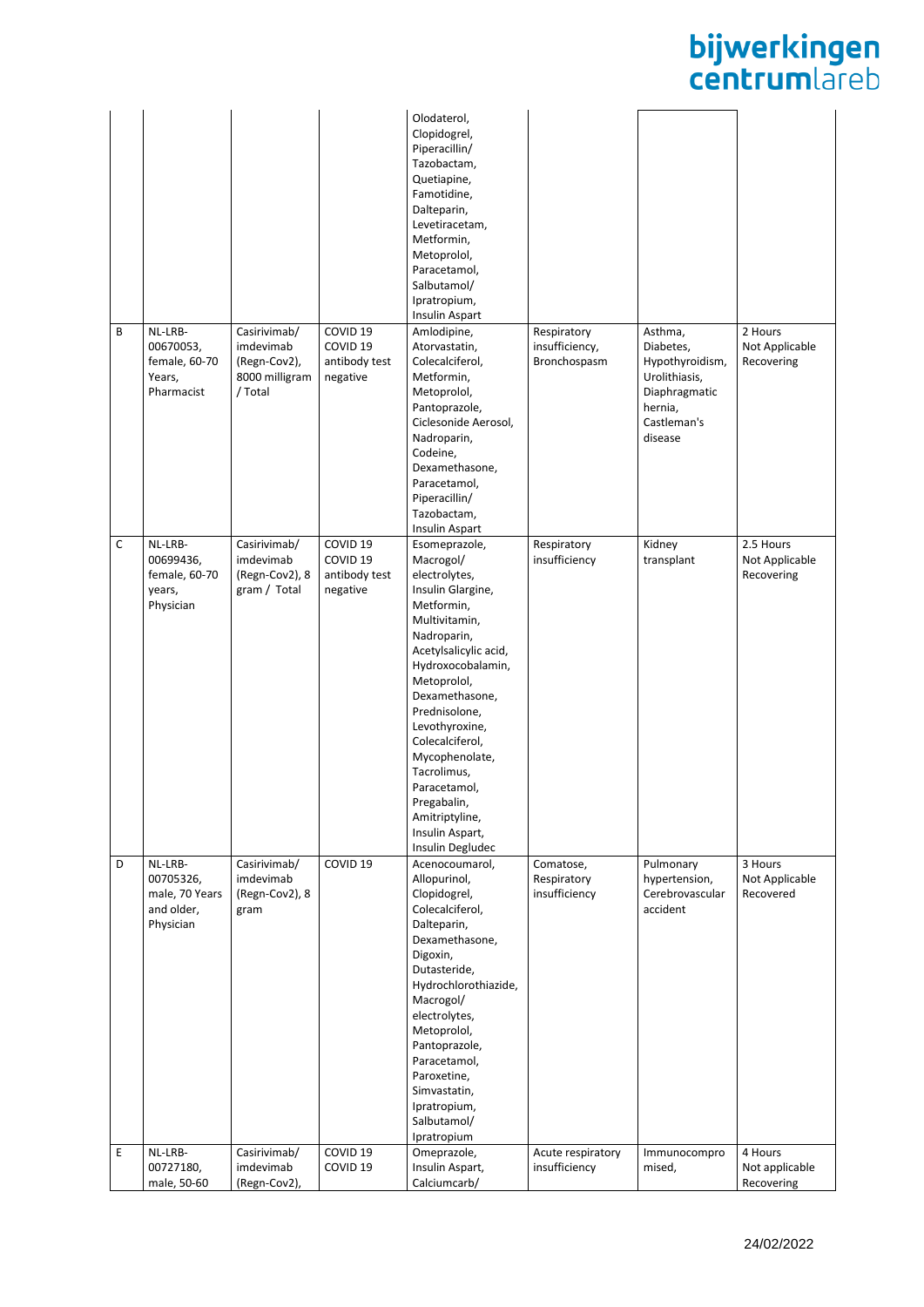# **bijwerkingen**<br>centrumlareb

|              | years,<br>Physician                                                    | 1.2 gram $/$<br>Total                                                 | antibody test<br>negative                                               | Colecalc,<br>Nadroparin,<br>Acetylsalicylic acid,<br>Nitroglycerin,<br>Isosorbide<br>mononitrate,<br>Metoprolol,<br>Rosuvastatine,<br>Ezetimibe,<br>Lanette ointment,<br>Clindamycin,<br>Dexamethasone,<br>Cotrimoxazole, |                                                                                                                                         | Allogenic stem<br>cell<br>transplantation                                                                                                  |                                                                                            |
|--------------|------------------------------------------------------------------------|-----------------------------------------------------------------------|-------------------------------------------------------------------------|---------------------------------------------------------------------------------------------------------------------------------------------------------------------------------------------------------------------------|-----------------------------------------------------------------------------------------------------------------------------------------|--------------------------------------------------------------------------------------------------------------------------------------------|--------------------------------------------------------------------------------------------|
|              |                                                                        |                                                                       |                                                                         | Valaciclovir,<br>Mycophenolate,<br>Oxycodone,<br>Paracetamol,<br>Insulin Glargine                                                                                                                                         |                                                                                                                                         |                                                                                                                                            |                                                                                            |
| F            | NL-LRB-<br>00720164,<br>male, 30-40<br>Years,<br>Physician             | Casirivimab/<br>imdevimab<br>(Regn-Cov2), 8<br>gram / Total           | COVID <sub>19</sub><br>COVID <sub>19</sub><br>antibody test<br>negative | Insulin Aspart,<br>Nadroparin,<br>Dexamethasone,<br>Piperacillin/<br>Tazobactam,<br>Paracetamol,<br>Beclometasone/<br>Formoterol,<br>Codeine,<br>Metoclopramide,<br>Sarilumab,<br>Amoxicillin                             | Respiratory<br>insufficiency                                                                                                            | Not reported                                                                                                                               | Several hours<br>Not Applicable<br>Not Recovered<br>(6 days after the<br>reaction started) |
| G            | NL-LRB-<br>00718716,<br>male, 60-70<br>years,<br>Physician             | Casirivimab/<br>imdevimab<br>(Regn-Cov2)                              | COVID <sub>19</sub><br>COVID <sub>19</sub><br>antibody test<br>negative | Not reported                                                                                                                                                                                                              | Respiratory failure,<br>Fever (38.2°C),<br>Chills,<br>Tachycardia                                                                       | Not reported                                                                                                                               | 30 Minutes<br>Not Applicable<br>Not Recovered<br>(2 days after the<br>reaction started)    |
| н            | NL-LRB-<br>00727144,<br>male, 70 Years<br>and older,<br>Physician      | Casirivimab/<br>imdevimab<br>(Regn-Cov2), 1<br>dosage form            | COVID <sub>19</sub><br>pneumonia                                        | Edoxaban                                                                                                                                                                                                                  | Respiratory<br>insufficiency,<br>Oxygen saturation<br>decreased                                                                         | Gout,<br>Type 2 diabetes<br>mellitus,<br>Atrial flutter,<br>Mycotic<br>aneurysm,<br>Adenoma,<br>Hypertension,<br>Chronic kidney<br>disease | 3 Hours<br>Not Applicable<br>Fatal                                                         |
| $\mathbf{I}$ | NL-LRB-<br>00710128,<br>male, 60-70<br>years,<br>Physician             | Casirivimab/<br>imdevimab<br>(Regn-Cov2), 1<br>dosage form            | COVID <sub>19</sub><br>antibody test<br>negative                        | Not reported                                                                                                                                                                                                              | Pyrexia,<br>Tachycardia,<br>Blood pressure<br>increased,<br>Breathing rate<br>increased,<br>Oxygen saturation<br>decreased,<br>Dyspnoea | Not reported                                                                                                                               | 4 Hours<br>Not Applicable<br>Recovered                                                     |
| J            | NL-LRB-<br>00722980,<br>male, 70 Years<br>and older,<br>Physician      | Casirivimab/<br>imdevimab<br>(Regn-Cov2),<br>Total                    | COVID <sub>19</sub>                                                     | Calciumcarb/<br>Colecalc,<br>Phenprocoumon,<br>Furosemide,<br>Metoprolol,<br>Dutasteride/<br>Tamsulosin,<br>Ranibizumab,<br>Dexamethasone                                                                                 | Dyspnoea                                                                                                                                | Immunocompro<br>mised                                                                                                                      | 30 Minutes<br>Drug Withdrawn<br>Recovered                                                  |
| К            | NL-LRB-<br>00725530,<br>female, 70<br>Years and<br>older,<br>Physician | Casirivimab/<br>imdevimab<br>(Regn-Cov2), 1<br>dosage form /<br>Total | COVID <sub>19</sub>                                                     | Acetylsalicylic acid,<br>Allopurinol,<br>Atenolol,<br>Calciumcarb/<br>Colecalc,<br>Cetirizine,<br>Clopidogrel,                                                                                                            | Pyrexia (40.5°C),<br>Hypertension,<br>Hypoxia,<br>Tachycardia                                                                           | Allergy to<br>iodinated<br>contrast agent,<br>Allergy to<br>mesalamine                                                                     | 4 Hours<br>Not Applicable<br>Fatal                                                         |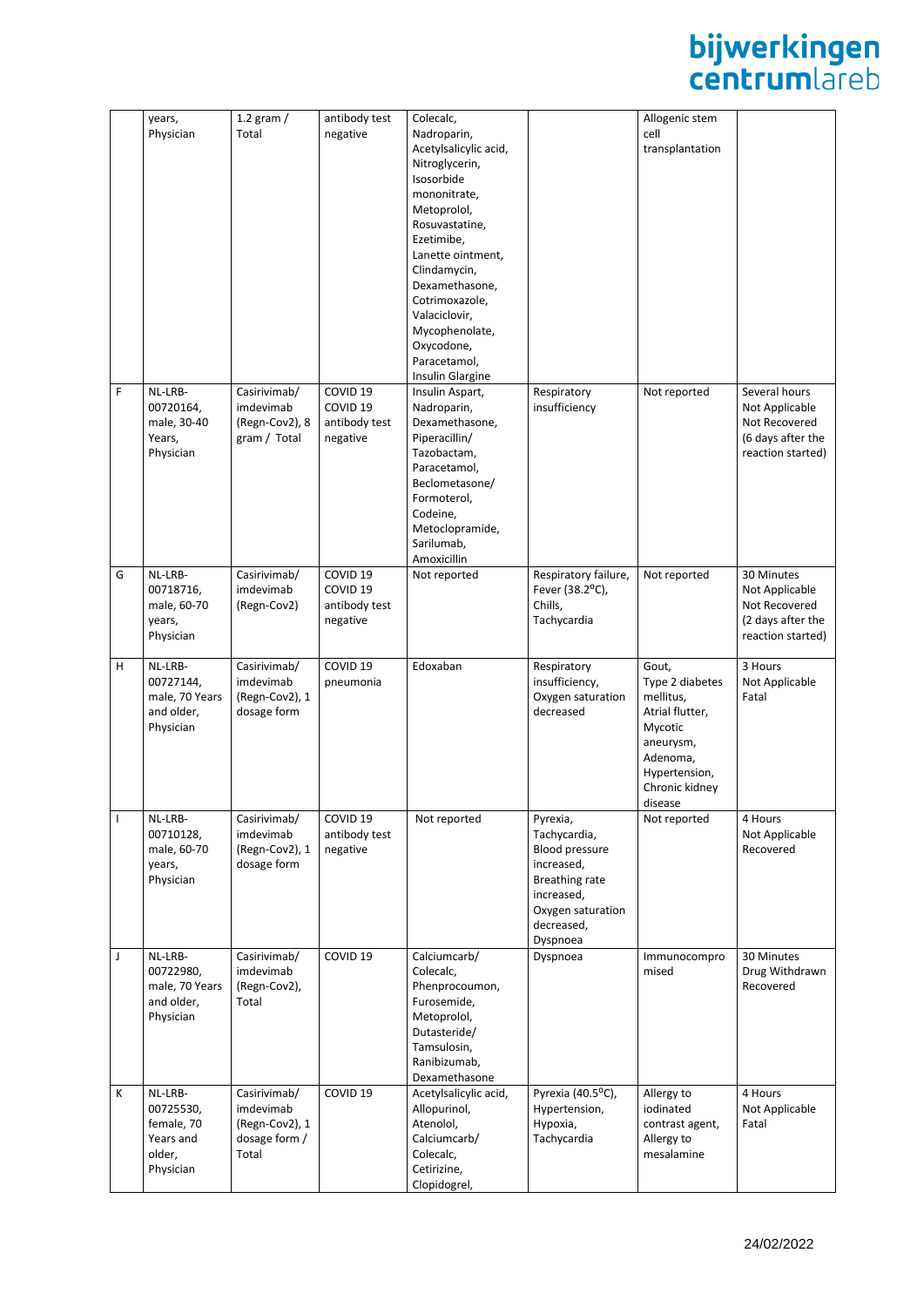## bijwerkingen **Centrum** areh

|                                                              |                          |                                                                         | Levothyroxine,<br>Fentanyl<br>transdermal,<br>Fosinopril,<br>Furosemide,<br>Fentanyl Nasal spray,<br>Metformin,<br>Isosorbide<br>mononitrate,<br>Prednisone,<br>Simvastatin,<br>Morphine |                                                                 |              |                                                                                 |
|--------------------------------------------------------------|--------------------------|-------------------------------------------------------------------------|------------------------------------------------------------------------------------------------------------------------------------------------------------------------------------------|-----------------------------------------------------------------|--------------|---------------------------------------------------------------------------------|
| NL-LRB-<br>00732241,<br>female, 60-70<br>years,<br>Physician | Ronapreve<br>(Regn-Cov2) | COVID <sub>19</sub><br>COVID <sub>19</sub><br>antibody test<br>negative | Ceftriaxon                                                                                                                                                                               | Dyspnoea,<br>Pyrexia,<br>Chills,<br>Bronchospasm,<br>Tachypnoea | Not reported | 1 Hour<br>Not applicable<br>Recovering (1<br>day after the<br>reaction started) |

The cases were reported by healthcare professionals from different hospitals. It concerns eight male and four female patients between 37 and 87 years old (median: 66.5 years old). In all cases, the reaction occurred within several hours after casirivimab/imdevimab administration. In eight cases, it was specifically reported that the patient did not have antibodies to SARS-CoV2 and in four cases it was reported that the patient's immunity was impaired. In ten cases the reaction was considered serious, which included life threatening in six cases, ICU admission in four cases and a fatal outcome in two cases. In ten cases oxygen therapy or mechanical ventilation had to be started or oxygen requirement increased rapidly with decreasing oxygen saturation. In five cases the reporter mentioned that the reaction could have been related to COVID19 but the rapid worsening was remarkable. In six cases the patient was recovering at the moment of reporting.

The patient in case A was admitted to the ICU and received oxygen. His deterioration might have been caused by COVID aggravation but the acute onset after administration of casirivimab/imdevimab was remarkable. Differential diagnosis was fluid overload, even though there was no oedema and minimal crepitation noticed.

The patient in case B was admitted to the ICU with an oxygen saturation below 80%. The patient was treated with furosemide, nitroglycerin and mechanical ventilation. The reporter mentioned that the reaction could be COVID19 aggravation with signs of fluid overload and comorbidities may also have contributed to the reaction.

The conditions of the patient in case C progressed from oxygen 0-2L/min to nasal high flow oxygen (Optiflow®) requirement and ICU admission. A thoracic CT scan showed pulmonary embolisms. The patient was also treated with tocilizumab.

The conditions of the patient in case D progressed from 3L/min oxygen requirement to 10L/min. The reporter mentioned that pulmonary embolisms were not likely and there were no signs of a bacterial infection. This patient became comatose several hours after aggravation of respiratory insufficiency which could not be explained by clinical parameters, saturation or blood pressure. There were no neurologic abnormalities. The patient spontaneously recovered without sequel after several days. The symptoms were considered as atypical delirium or conversion.

The patient in case E was hospitalised and progressed from 0L oxygen to 15L/min oxygen in several hours. No signs of pulmonary embolism were seen on a thoracic CT scan. The patient was treated with sarilumab.

In case J, a thoracic CT scan showed signs of fluid overload and the patient was treated with furosemide. The patient in case F progressed from 3L/min oxygen to 15L/min oxygen in several hours. The reporter mentioned it could be aggravation of COVID19 but the rapid progression is nevertheless remarkable.

In case G the conditions of the patient rapidly progressed and did not improve with 15L/min oxygen. The patient was intubated and admitted to the ICU. The reporter mentioned that the reaction could be aggravation of COVID19 but the acute progression is remarkable.

The conditions of the patient in case H progressed from 97% oxygen saturation without oxygen therapy 2 hours after casirivimab/imdevimab administration in the afternoon to 69% 3 hours later with 10L/min oxygen and 15L/min oxygen overnight. The patient died the next morning (no obduction). The reporter mentioned that pulmonary embolisms were unlikely in this patient and the rapid progression was remarkable and not typical for COVID19.

The patient in case I had a mild decrease in oxygen saturation and increased breathing rate. The patient recovered after 2 hours.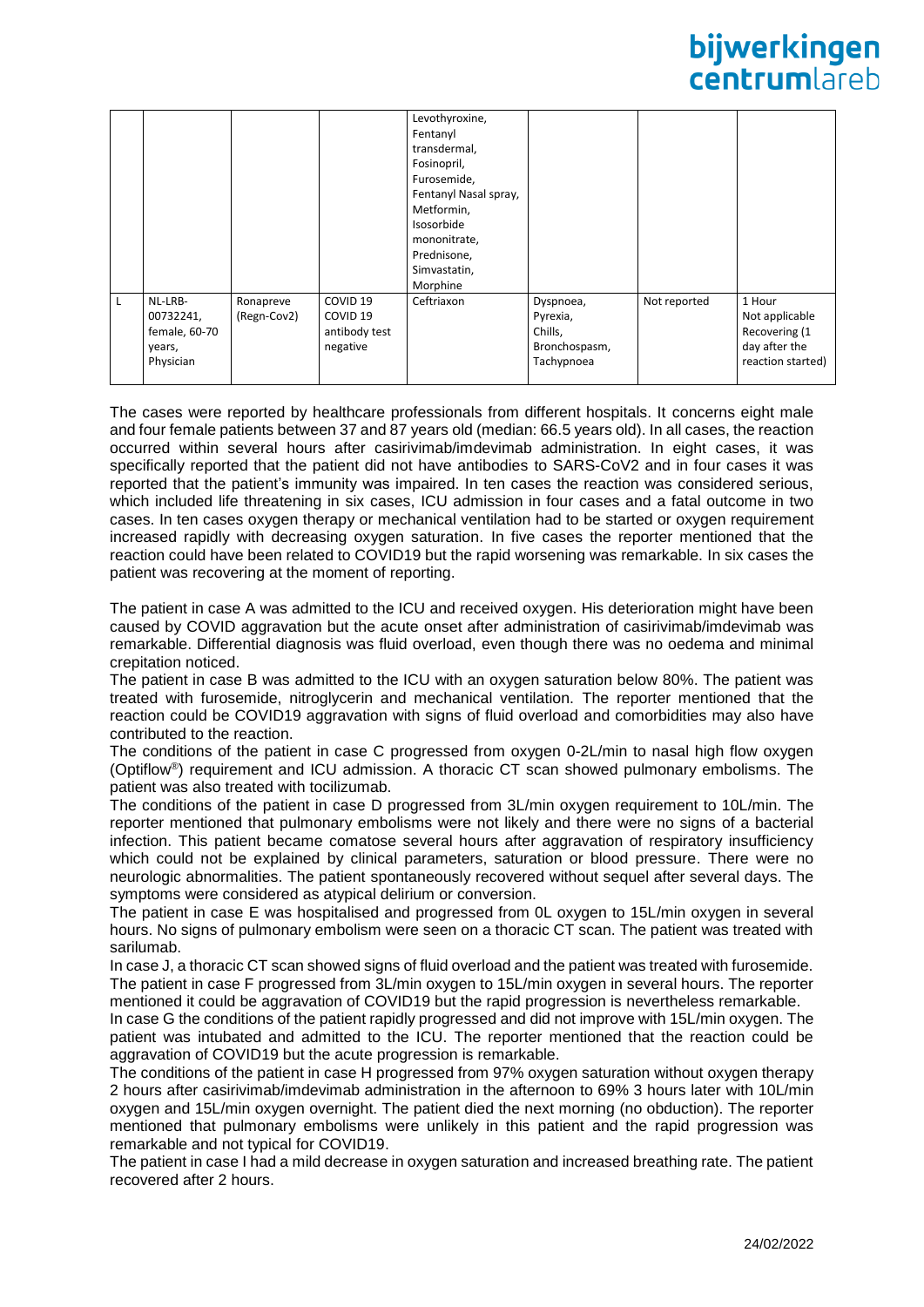The conditions of the patient in case K rapidly worsened after casirivimab/imdevimab administration. Body temperature rose to 40.5<sup>o</sup>C in 1.5 hours with a decrease in oxygen saturation from 96% with 2L/min oxygen to 84% with 15L/min oxygen, hypertension (blood pressure: 213/147) and a heartrate of 120 per minute. The patient was treated with furosemide and morphine and died within 30 minutes. The reporter mentioned that the relationship with casirivimab/imdevimab is not clear but the rapid progression was remarkable.

The patient in case L was hospitalised and required oxygen therapy. The patient was recovering 1 day after the reaction occurred.

#### **Other sources of information**

#### *Summary of Product Characteristics (SmPC)*

A Dutch SmPC of casirivimab/imdevimab is not available yet. In the product information published by the European Medicines Agency (EMA) respiratory insufficiency or clinical worsening are not mentioned as possible adverse drug reactions [1]. In section 4.4 (Special warnings and precautions for use) infusion-related reactions are mentioned as reactions that have been observed within 24 hours of infusion. This is in line with the time to onset in the described cases. However, the described symptoms of an infusion-related reaction in the product information do not contain dyspnoea.

In a document with conditions of use of casirivimab/imdevimab, which was released by the European Medicines Agency before marketing authorisation, infusion-related reactions are described in section 5.3 (Special warnings and precautions for use) in more detail, including the symptoms: difficulty breathing, reduced oxygen saturation and bronchospasm [8].

A United States Food and Drug Administration (FDA) label is not available yet. In a fact sheet for health care providers of emergency use authorization of casirivimab/imdevimab published by the FDA signs and symptoms of infusion-related reactions include difficulty breathing, reduced oxygen saturation and bronchospasm [9]. Additionally, events of clinical worsening after casirivimab/imdevimab administration are mentioned, including hypoxia and increased respiratory difficulty sometimes leading to hospitalisation. It is unknown if these events were related to progression of COVID19 or related to casirivimab/imdevimab.

#### *Literature*

Several studies investigating safety and efficacy of casirivimab/imdevimab have been published. No specific signs of respiratory insufficiency as an adverse drug reaction have been described.

Horby et al. studied the efficacy and safety of 8000mg casirivimab/imdevimab in hospitalised COVID19 patients in an open-label multicentre randomised clinical trial [10]. In this study, the frequency of sudden worsening in respiratory status was lower in the casirivimab/imdevimab (21% of 4839 patients) compared to the patients receiving usual care (22% of 4946 patients). Out of 7 suspected serious adverse reactions, acute desaturation was reported for one patient.

Weinreich et al, studied three dosages (1200mg, 2400mg and 8000mg) of casirivimab/imdevimab in non-hospitalised COVID19 patients in a double-blind randomised phase 1-3 trial [11]. In this study, patients in the casirivimab/imdevimab groups had less hospitalisation, shorter hospital stays and lower ICU admissions than patients in the placebo group. Serious adverse events occurred more frequently in the placebo group (4.0% of 1843 patients) than in the three casirivimab/imdevimab groups (1200mg: 1.1% of 827 patients; 2400mg: 1.3% of 1849 patients; 8000mg: 1.7% of 1012 patients). These serious adverse events included respiratory disorders (placebo: 1.0%, 1200mg: 0.12% ;2400mg: 0.22%; 8000mg: 0.30%). Infusion related reactions of grade 2 or higher were not observed in the placebo group and were observed in 2 patients in the 1200mg group, in 1 patient in the 2400mg group and 3 patients in the 8000mg group.

Razonable et al. studied real-world outcomes of 696 patients who received casirivimab/imdevimab compared to untreated controls in a retrospective cohort study [12]. In this study, casirivimab/imdevimab treatment was associated with a lower hospitalisation rate. Mild adverse events were reported in seven patients, which included shortness of breath in two patients. No serious adverse events were reported. In conclusion, trials have shown *lower* rates of respiratory insufficiency in the treated study arms so far, implying that the reaction is related to the underlying disease rather than the medication.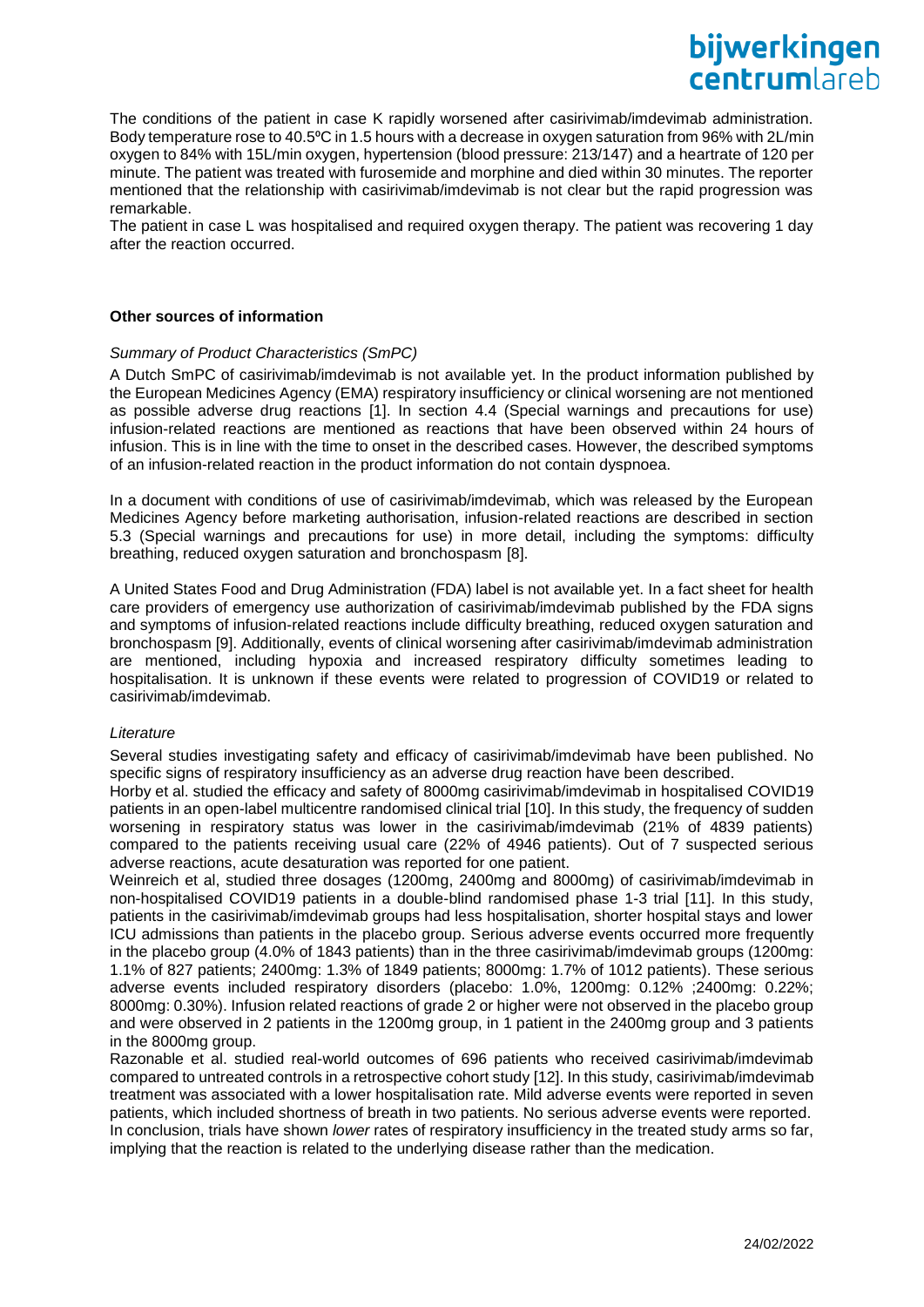#### *Mechanism*

Respiratory insufficiency could be related to casirivimab/imdevimab administration, it could be a symptom of COVID19 progression, it could be related to underlying diseases and might be a consequence of a combination of these contributing factors. In theory, the respiratory insufficiency described in the cases could be a symptom of an infusion related reaction since the reaction occurred within several hours after administration in all described cases. However, it is remarkable that no other signs of infusion-related reactions such as rash, urticaria and flushing have been described in the cases reported to Lareb. Several potential mechanisms for infusion related reactions induced by monoclonal antibody therapy have been described in literature [13], these include classical IgE mediated anaphylaxis with mast cell and /or basophil activation, IgG-mediated and basophil-dependent anaphylaxis, complement activation and anaphylatoxin-mediated mast cell triggering and cytokine release storm by target cells and macrophages.

#### *Databases*

*Table 2. Reports of Medical Dictionary for Regulatory Activities (MedDRA) Preferred Term (PT) respiratory failure associated with casirivimab/imdevimab in the Lareb, World Health Organisation (WHO) and European Eudravigilance databases on 17 December 2021 [14, 15].*

| <b>Database</b> | <b>MedDRA Preferred Term</b> | <b>Number of reports</b> | <b>ROR (95% CI)</b> |
|-----------------|------------------------------|--------------------------|---------------------|
| Lareb           | Respiratory failure          | 6                        | Not assessable      |
|                 | Acute respiratory failure    | $\overline{2}$           | Not assessable      |
| <b>WHO</b>      | Respiratory failure          | 39                       | $9.3(6.8 - 12.8)$   |
|                 | Acute respiratory failure    | 39                       | $37.5(27.3 - 51.4)$ |
| Eudravigilance  | Respiratory failure          | 15                       | $16.5(9.8 - 27.7)$  |
|                 | Acute respiratory failure    | 4                        | $20.0(7.4 - 53.6)$  |

#### *Prescription data*

On 13 December 2021 RIVM had distributed 7742 packages of 300mg casirivimab + 300mg imdevimab to 92 hospitals across the Netherlands since 14 June 2021. The exact number of patients treated with casirivimab/imdevimab in the Netherlands is unknown.

### **Discussion and conclusion**

The Netherlands Pharmacovigilance Centre Lareb received twelve cases of respiratory insufficiency or signs of respiratory insufficiency within several hours after casirivimab/imdevimab administration, leading to hospitalisation or ICU admission in some cases and a fatal outcome in two cases. Several reporters also contacted Lareb by phone to share their concern about this new possible adverse drug reaction. Reporters mentioned that COVID19 progression could play a role in these events but the acute progression of symptoms after casirivimab/imdevimab administration was remarkable. Some reporters also mentioned that underlying disease, other than COVID19, could play a role in the course of events. Casirivimab/imdevimab was only recently granted marketing authorisation in Europe and literature about safety is sparse. Acute respiratory worsening has been described in clinical trials with a lower rate in patients with casirivimab/imdevimab than in patients receiving usual care. Difficulty in breathing, reduced oxygen saturation and bronchospasm have been described in pre-authorisation documents of EMA and FDA as potential symptoms of an infusion-related reaction that may occur within 24 hours after administration. The FDA also mentioned clinical worsening after casirivimab/imdevimab has been observed. The current European SmPC of casirivimab/imdevimab does not include clinical worsening or symptoms of respiratory insufficiency as a potential adverse drug reaction or infusion-related reaction. Infusion-related reactions following monoclonal antibody administration have been described in literature with several potential mechanisms. These reactions often include other symptoms such as rash or flushing and it is remarkable that no other symptoms of infusion-related reactions than respiratory insufficiency were described in the cases reported to Lareb. The association between respiratory insufficiency and casirivimab/imdevimab is disproportionally present in the Eudravigilance and WHO database.

The exact cause of respiratory insufficiency in the described reports remains unclear since multiple factors may have contributed, including COVID19 progression. Respiratory insufficiency is currently not mentioned in all available literature of casirivimab/imdevimab, including the European SmPC. Since